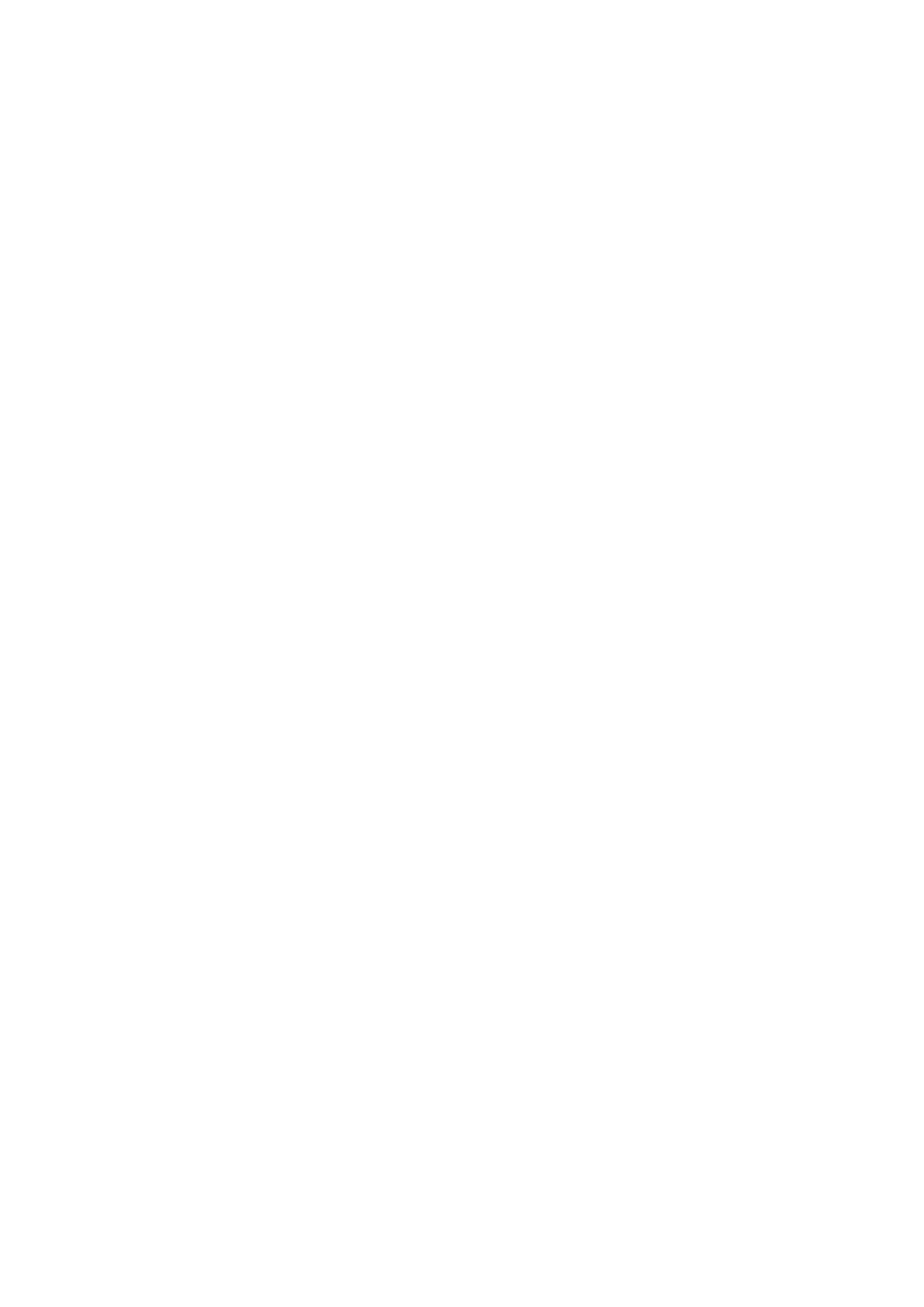effects with additional low frequency noise components particularly burst noise.

(3) Stationarity.

A process is said to be statistically stationary when the statistical properties are independent of the epoch in which they are measured. In the 1/f noise literature one comes across statements to the effect that 1/f noise is a stationary fluctuation as well as those saying that it exhibits some degree of non-stationary. In order to clarify the situation, two kinds of noises namely the band limited 1/f noise and low pass filtered 1/f noise have to be studied. The band limited 1/f noise is that for which the power spectral density is defined only for any frequency between the upper and lower angular frequencies of the pass band considered.

(4) Current Dependence.

In homogenous conducting materials, it has been verified that there is a current squared  $(I^2)$  dependence of noise, which led to the belief that 1/f noise originates from fluctuations in conductivity. However, in junction devices such as diodes and transistors, the current spectral density is observed to be proportional to I<sup>γ</sup> with  $\gamma$  between 1 and 2.

(5) Temperature Dependence.

From the above property since 1/f noise depends on current and current depends on temperature, it is to believe that 1/f noise dependence on temperature. The studies of Horn and Bernard have shown the dependence of 1/f noise in metal films on temperature. According to Handel, in semiconductors, there is certain temperature dependence due to absorption and description of gases or water vapor on the surface, due to changes in the concentration of the carriers.

#### **2. Thin films**

Thin film science has received tremendous attention in the recent years for their applications in diverse fields such as, electronic industries, military weapon systems, space science, solar energy utilization etc. Thin films are used as optical and superconducting film materials, high memory computer elements, sensors etc.

The thin film properties mainly depend upon the preparative conditions, film structures, and presence of defects, impurities and film thickness. Various physical constants related to the bulk material properties may not often be the same for corresponding films prepared from the bulk. However, with increasing film thickness these tend to assume corresponding bulk values. Numerous applications of films lead to intense studies of these especially to develop and prepare better films with specialized properties for newer compounds or composite materials.

Subsequent developments of the study of thin films revealed that the tailoring of properties is possible by the use of thin film technique. The proper control of compositions and deposition conditions results into tailored micro materials. These materials used in the fields of optics, electrical, optoelectronics and such other applications. Thin film devices and components are preferred over their bulk counterparts, because of compactness, better performance, reliability coupled with less cost of production and low package weight.

Thickness plays an important role in thin films. It is an important parameter, which affects the optical, electrical, structural etc. properties of metals considerably. Reproducible characteristics can be obtained by choosing specific thickness and proper combination of deposition parameters for a particular material.

Cadmium Oxide (CdO) thin films are regarded as a material with many attracting properties such as large energy band gap, good conducting film and high transmission coefficient in visible spectral domain. In recent years, researchers have focused on CdO due to its applications, especially in the field of optoelectronic devices such as solar cells, Phototransistors and diodes, transparent electrodes, gas sensors, etc. These applications of CdO are based on its specific optical and electrical properties. For example, CdO films show a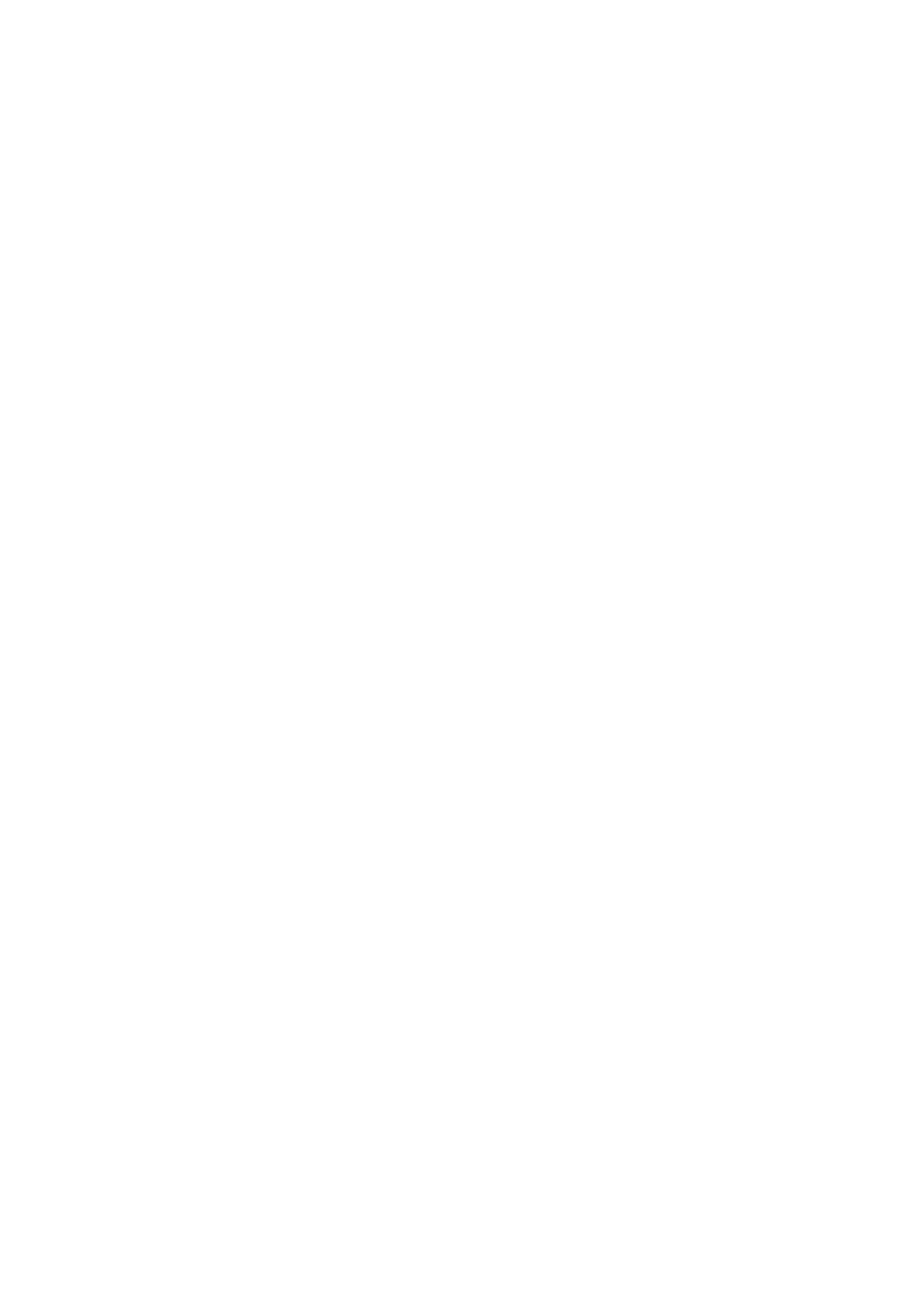These graphs convey better information when they are compared for different films of for different conditions for the same DUT. Plotting them on the same graphical presentation compares two or more plots. This is equivalent to superimposing multiple graphs presented on similar scales. To visualize the difference, the graphs are plotted using different colors. A legend to each graph is added for easy explanation. In the present work 1/f noise dependence on different conditions is studied. The 1/f noise plots are carefully compared to achieve the objectivity of 1/f noise studies.



**Fig. 2.** FFT amplitude of CdO film of thickness 300 Å for different current densities.



**Fig. 3.** 1/f noise of 300 Å CdO film at different current densities.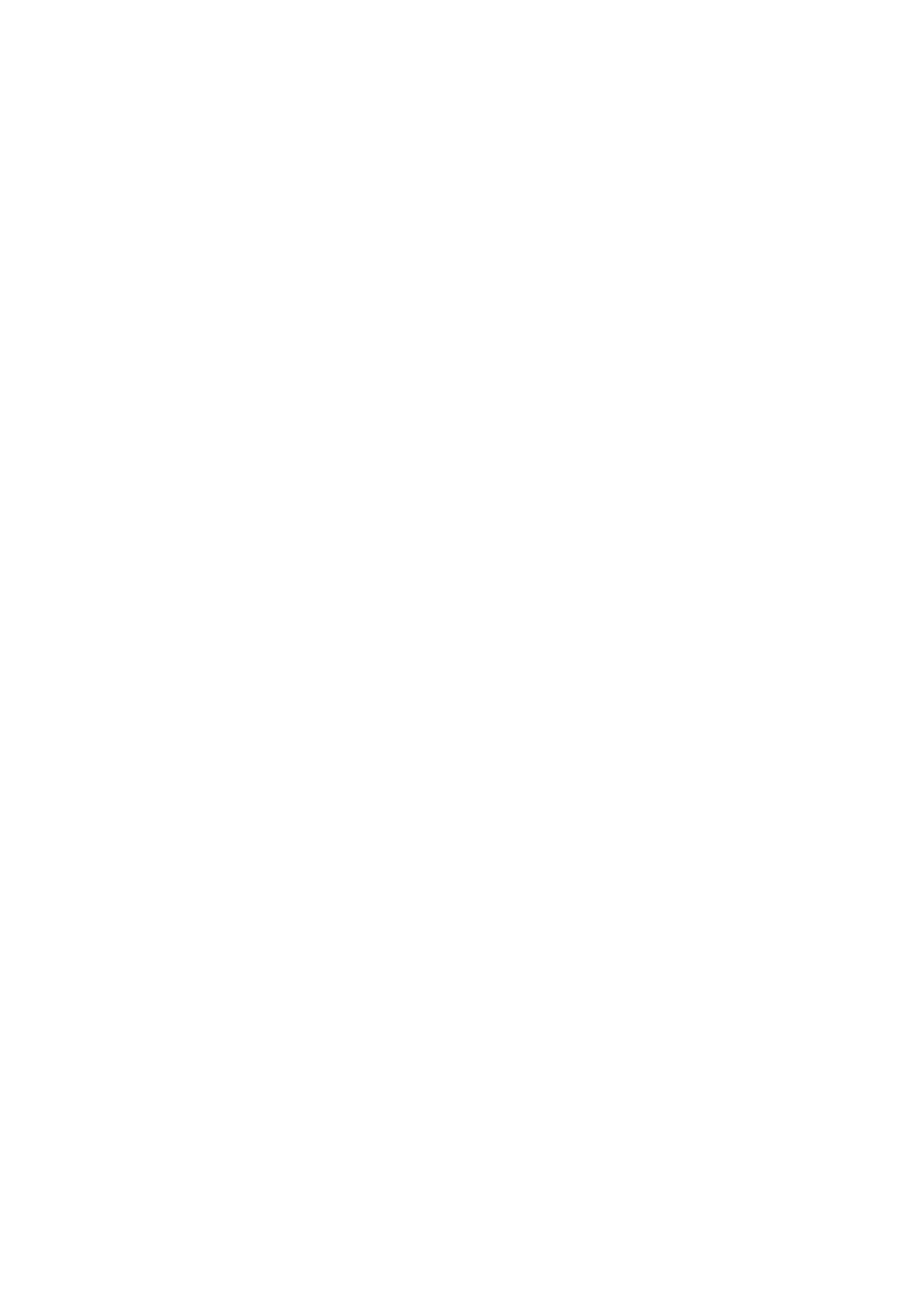compliance. In this work the 1/f line for every FFT plot is included and also the value of  $\gamma$ evaluated.



**Fig. 6.** 1/f noise of 620 Å CdO film at different current densities.



Fig. 7. 1/f noise of 750 Å CdO film at different current densities.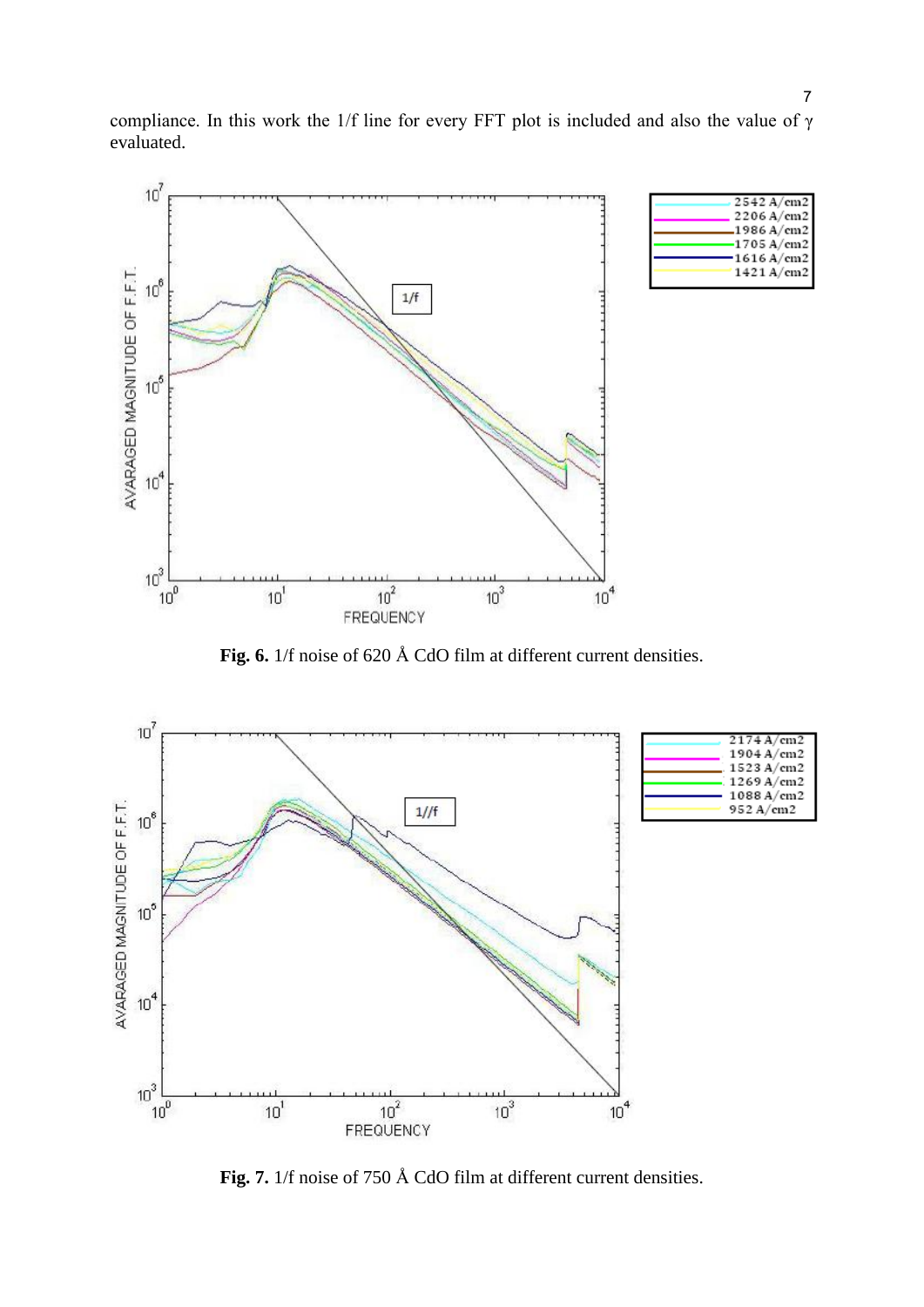# 1/f NOISE STUDIES ON THIN FILMS OF CADMIUM ONDE

S. Victor Vedanayakam<sup>1\*</sup>, D. Punyaseshudu<sup>2</sup>

<sup>1</sup>Dept. of Physics, MITS, Madanapalli, A.P., India

<sup>2</sup>Dept.of Physics, Rayalaseema University, Kurnool, A.P., India

\*e-mail: victorvedanayakams@mits.ac.in

Abstract 1/f noise and nonlinear effects in Cadmium Oxide thin films for different current densities on varving the thickness of the films, at room temperature are studied. The specific dependence of 1/f noise on the thickness of the film, the effect of current densities on 1/f noise for the films of various thicknesses (30tb 750Å) has been investigated. It is noticed that, for a constant current, the thickness of the film leads to an increase of 1/f noise. 1/f noise plays an important role in choosing frequency band in which a device can be effectively used. Cadmium oxide thin films are regarded as a material with many attracting properties such as large energy band gap, good conduction, high transmission coefficient etc. It is specially used in optoelectroniclevices.

### 1. Introduction

Cadmium Oxide (CdO) thin films are having remarkable characteristics. They have found extensive applications in electronic and optical devices. The wide band gap properties of CdO, are of interest particularly for applications such as solar cells and transparent electrodes. Measurements of nonlinear properties are very interesting from the point of the view of optoelectronic and all optical switches. Hence these films are studied in the present work. Using the newly developed measuring system the studies are undertaken and found that the results are matching the theoretical values.

1/f noise plays an important role in choosing frequency band in which a device can be effectively used. As 1/f noise comes from the fluctuations of microscopic entities, it can act as a probe of what is happening physically at the microscopic scale. Characterization of noise with a 1/f like spectrum, and referred to as an excess or flicker noise, provided most important problems in modern radio physics. This noise limits the sensitivity and stability or many radio electronic devices, the requirements to which are enhancing constantly.

These fluctuations reflect many processes at the electron and atom levels and specific features of solid state micro-sutture which makes 1/f noise a valuable informative parameter for evaluating the quality of materials and reliability of devices containing semiconductors and integrated micro chips. It is also used to predict the electro migration immunity of thin film metallization in integrated micro chips.

Recently, there has been sharply increasing interest in 1/f noise in thin metal films and other physical systems, which can be accounted for their wide application in different areas of physics and technology, especially in modern micro-electronics which makes high demands of thin films of different materials in manufacturing commutation layers, resistors, and contacts for integrated microcircuits.

1/f noise phenomenon was first studied as an excess low frequency noise in vacuum tubes and later in semiconductor devices. Since the mid-fifties 1/f noise (referred as low frequency noise) has been observed as fluctuations in the physical parameters of the systems.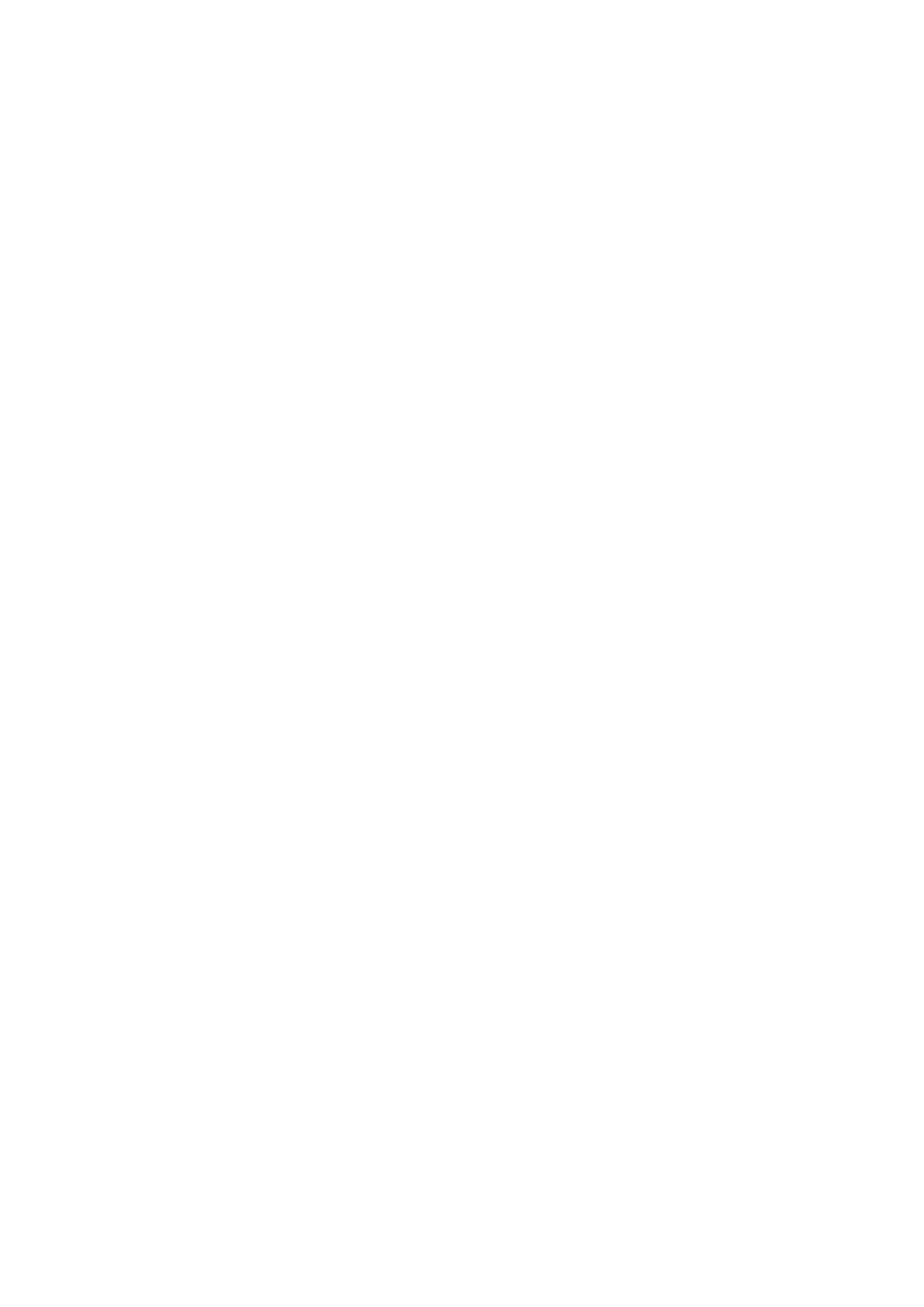| <b>Current Density</b> | Bellow 1 KHz | ັ<br>Between 1 KHz and | Averaged for the full |  |  |  |
|------------------------|--------------|------------------------|-----------------------|--|--|--|
|                        | Frequency    | <b>10 KHz</b>          | range                 |  |  |  |
| 2542 A/cm <sup>2</sup> | $-0.647$     | $-0.594$               | $-0.621$              |  |  |  |
| 2206 A/cm <sup>2</sup> | $-0.662$     | $-0.622$               | $-0.642$              |  |  |  |
| 1986 A/cm <sup>2</sup> | $-0.696$     | $-0.616$               | $-0.656$              |  |  |  |
| 1705 A/cm <sup>2</sup> | $-0.744$     | $-0.656$               | $-0.700$              |  |  |  |
| 1616 A/cm <sup>2</sup> | $-0.784$     | $-0.752$               | $-0.768$              |  |  |  |
| 1421 A/cm <sup>2</sup> | $-0.798$     | $-0.768$               | $-0.783$              |  |  |  |

Table 4. γ- Values derived from the figure for various frequency regions in 620 Å CdO film.

| Table 5. $\gamma$ - Values derived from the figure for various frequency regions in 750 Å CdO film. |  |  |  |  |  |  |  |  |
|-----------------------------------------------------------------------------------------------------|--|--|--|--|--|--|--|--|
|                                                                                                     |  |  |  |  |  |  |  |  |

| <b>Current Density</b> | Bellow 1 KHz | Between 1 KHz and | Averaged for the full |  |  |
|------------------------|--------------|-------------------|-----------------------|--|--|
|                        | Frequency    | <b>10 KHz</b>     | range                 |  |  |
| 2174 A/cm <sup>2</sup> | $-0.712$     | $-0.694$          | $-0.703$              |  |  |
| 1904 A/cm <sup>2</sup> | $-0.756$     | $-0.720$          | $-0.738$              |  |  |
| 1523 A/cm <sup>2</sup> | $-0.789$     | $-0.733$          | $-0.761$              |  |  |
| 1269 A/cm <sup>2</sup> | $-0.811$     | $-0.741$          | $-0.771$              |  |  |
| 1088 A/cm <sup>2</sup> | $-0.826$     | $-0.784$          | $-0.805$              |  |  |
| 952 A/cm <sup>2</sup>  | $-0.853$     | $-0.811$          | $-0.832$              |  |  |

| Table 6. Average slopes of various 1/f graphs at the specific current density in CdO films. |
|---------------------------------------------------------------------------------------------|
|---------------------------------------------------------------------------------------------|

| S.<br>N <sub>o</sub> | Figure<br>number | Description                                           | Color of graph | Thickness       | Average slope |
|----------------------|------------------|-------------------------------------------------------|----------------|-----------------|---------------|
| $\mathbf{1}$         | Fig. 5.14        |                                                       | Magenta        | $300 \text{ Å}$ | $-0.605$      |
|                      |                  | 10 mA through<br>CdO films of<br>different thickness. | Cyan           | 380Å            | $-0.668$      |
|                      |                  |                                                       | Red            | $500 \text{ Å}$ | $-0.744$      |
|                      |                  |                                                       | Green          | $620 \text{ Å}$ | $-0.827$      |
|                      |                  |                                                       | Blue           | 750Å            | $-0.914$      |
| $\overline{2}$       | Fig. $5.15$      |                                                       | Magenta        | $300 \text{ Å}$ | $-0.526$      |
|                      |                  | 15 mA through<br>CdO films of<br>different thickness. | Cyan           | 380Å            | $-0.574$      |
|                      |                  |                                                       | Red            | $500 \text{ Å}$ | $-0.655$      |
|                      |                  |                                                       | Green          | $620 \text{ Å}$ | $-0.778$      |
|                      |                  |                                                       | Blue           | 750 Å           | $-0.873$      |
| 3                    | Fig. $5.16$      |                                                       | Magenta        | $300 \text{ Å}$ | $-0.500$      |
|                      |                  | 20 mA through<br>CdO films of<br>different thickness. | Cyan           | 380Å            | $-0.560$      |
|                      |                  |                                                       | Red            | $500 \text{ Å}$ | $-0.600$      |
|                      |                  |                                                       | Green          | $620 \text{ Å}$ | $-0.742$      |
|                      |                  |                                                       | Blue           | 750Å            | $-0.812$      |